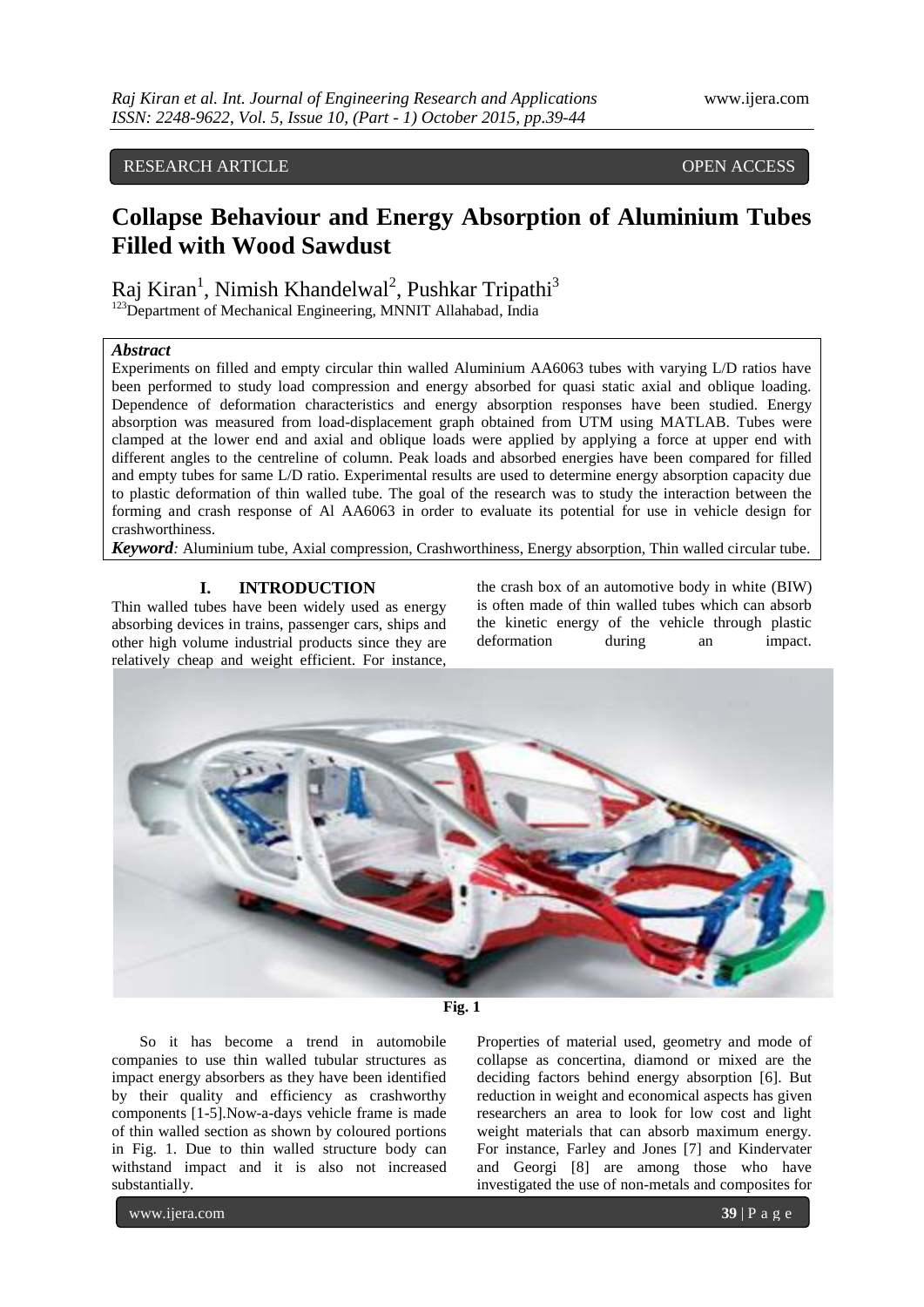designing of light weight and efficient energy absorption elements.

Experiments have revealed that energy absorbing capacity of tubes can be enhanced by using fillers like foam, granular materials like wood dust, thermocol, rice etc. The compression of the filler material and its interaction with the tube leads to higher energy dissipation provided the tube buckles progressively.

Wirshing and Slator [9] who entrapped air inside cans found that energy absorbing capacity of beer cans was increased. Many investigators have studied the effect of inclusion of different filler materials and their effect on energy absorption response. The crashworthy performance of a tubular structure due to inclusion of polyurethane foam filler has been investigated by Hinkly and Yang [10] who studied the influence of variation of density of polyurethane foam and strain rate on the energy absorption on the energy absorption performance.

Threnton [11] conducted experiments on foam-filled tubular structures of varying cross-sections and concluded that the thicker tubes absorb more energy as compared to those having less thickness. Lampinen and Jeryan [12] experimentally found that although the common mode of failure of foam-filled tubes was progressive buckling but overdense tubes would tend to collapse in Euler mode. They concluded that foam plays a major role in stability of deformation of tubular struts.

In the present investigation, the effect of foam-like wood filler on collapse of Al AA6063 circular tubes has been studied experimentally. This study brings into application the use of saw-dust produced by carpentry and woodworking processes in the design of energy absorption elements to increase their efficiency. The main objective behind using wood dust as filler is its recyclability, cheapness and it is hazard-free as compared to most conventional polyurethane foam fillers. The collapse behaviour, peak loads and energy absorbing capacity of wood

saw filled tubes and empty tubes have been compared.

#### **II. Structural Crashworthiness And Energy Absorbers**

Crashworthiness is the science which deals with study of energy absorption by a crash event without excessive damage to itself and passengers in it. According to Lu and Yu  $(2003)$  structural crashworthiness is the quality of response of a vehicle when it is involved in or undergoes an impact. The less damaged the vehicle or its occupants and content after the given event, the higher the crashworthiness of vehicle or better crashworthy performance. An energy absorber is a device that converts impact energy into some other form of energy. The absorber absorbs energy by irreversible plastic deformation, thus reducing the peak damaging force transmitted to the structure.

#### *A. Phenomenon of crushing of energy absorbers*

A thin walled cylindrical shell or tube when subjected to a static load, as shown in Fig. 2, may have force –axial displacement characteristics similar to those in Fig. 3. It is evident that the tube exhibits an unstable behaviour after reached the first peak load at point A. Most structural designs are based on a load equal to this peak load divided by safety factor. The magnitude of this safety factor is selected by taking into account the slope AB of the loaddeflection behaviour (post buckling characteristics). However, thin walled circular tubes are used in many practical situations to absorb impact energy. Indeed, Pugsley (1979) examined the axial impact of the thin walled tubes used in order to study the structural crashworthiness of railway coaches. In these circumstances, the total axial displacement of the tube exceeds considerably the displacement associated with the load B as in Fig.3.

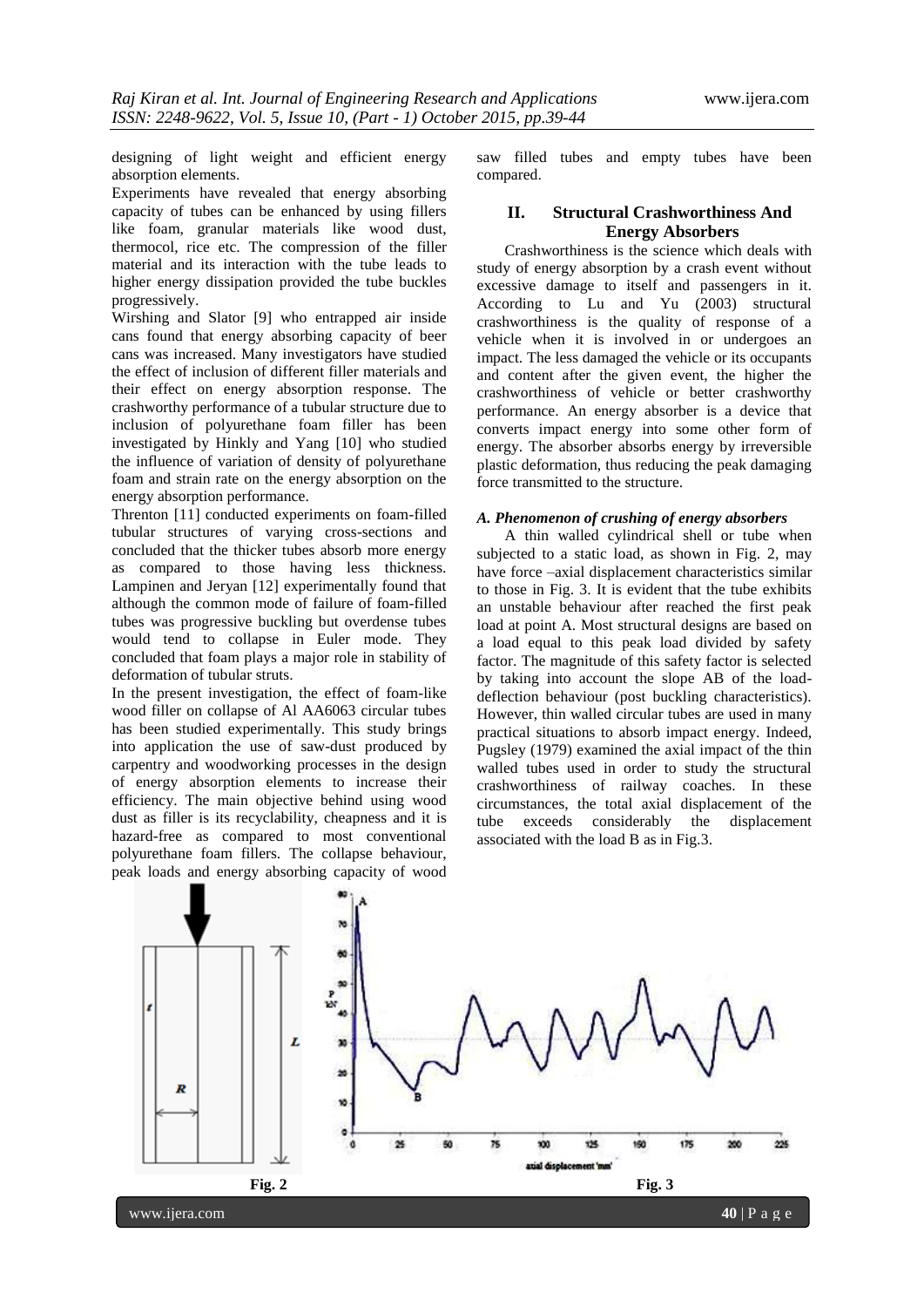#### *B. Axial and oblique crushing of Aluminium AA6063 tubes*

During a crash event energy absorber is commonly subjected to both axial and oblique loading. Axially loaded circular tubes have so many advantages but it has a major drawback as when it is subjected to axial impact, tube sustains very high load due to which passengers in vehicle may seriously injure.

Axially loaded tube can absorb much energy and it deforms in generally progressive buckling initiates but in real situation tube is subjected to oblique load. Oblique loading comprises both axial force and moment. In oblique load both local buckling occur. Global buckling reduces energy absorption capacity. Peak force in oblique loading reduces than the axial compression.

Here aluminium tubes having outside diameter D=38 mm, wall thickness 1.6 mm, lengths L as 114 mm, 152mm, 190mm Fig.4 were crushed under axial and oblique quasi static load at inclinations of 5˚&10˚withcentreline using Universal Testing Machine [Fig.5] at loading rate of 0.5 mm/min. The tubes were compressed upto 60mm, 80mm and 100mm for L/D=3,4 and 5 respectively. The tubes so tested were empty and filled with wood saw dust. The wood filler was having an average density of 59.6 kg/m<sup>3</sup>. [Fig. 6]



**III. ANALYSIS**

| A. For $L/D = 3$<br><b>TABLE I</b>                                                    |          |              |      |                    |          |              |      |           |
|---------------------------------------------------------------------------------------|----------|--------------|------|--------------------|----------|--------------|------|-----------|
| Filled                                                                                |          |              |      | Empty              |          |              |      | Angle     |
| Energy<br>(Joules)                                                                    | Absorbed | Peak<br>(KN) | Load | Energy<br>(Joules) | Absorbed | Peak<br>(KN) | Load |           |
| 958.07                                                                                |          | 25.56        |      | 642.13             |          | 23.46        |      | 0 Degree  |
| 860.88                                                                                |          | 23.2         |      | 713.83             |          | 19.38        |      | 5 Degree  |
| 717.47                                                                                |          | 20.48        |      | 453.21             |          | 17.74        |      | 10 Degree |
| Corresponding Load Displacement curves for different angles have been shown as below- |          |              |      |                    |          |              |      |           |

Corresponding Load Displacement curves for different angles have been shown as below-



Load Displacement Curve for  $L/D=3$  at  $0^0$ 

0 10 20 30 **Load (KN)** 0 50 100 **Displacement (mm) Load Displacement Curve L114D10** Empty Filled

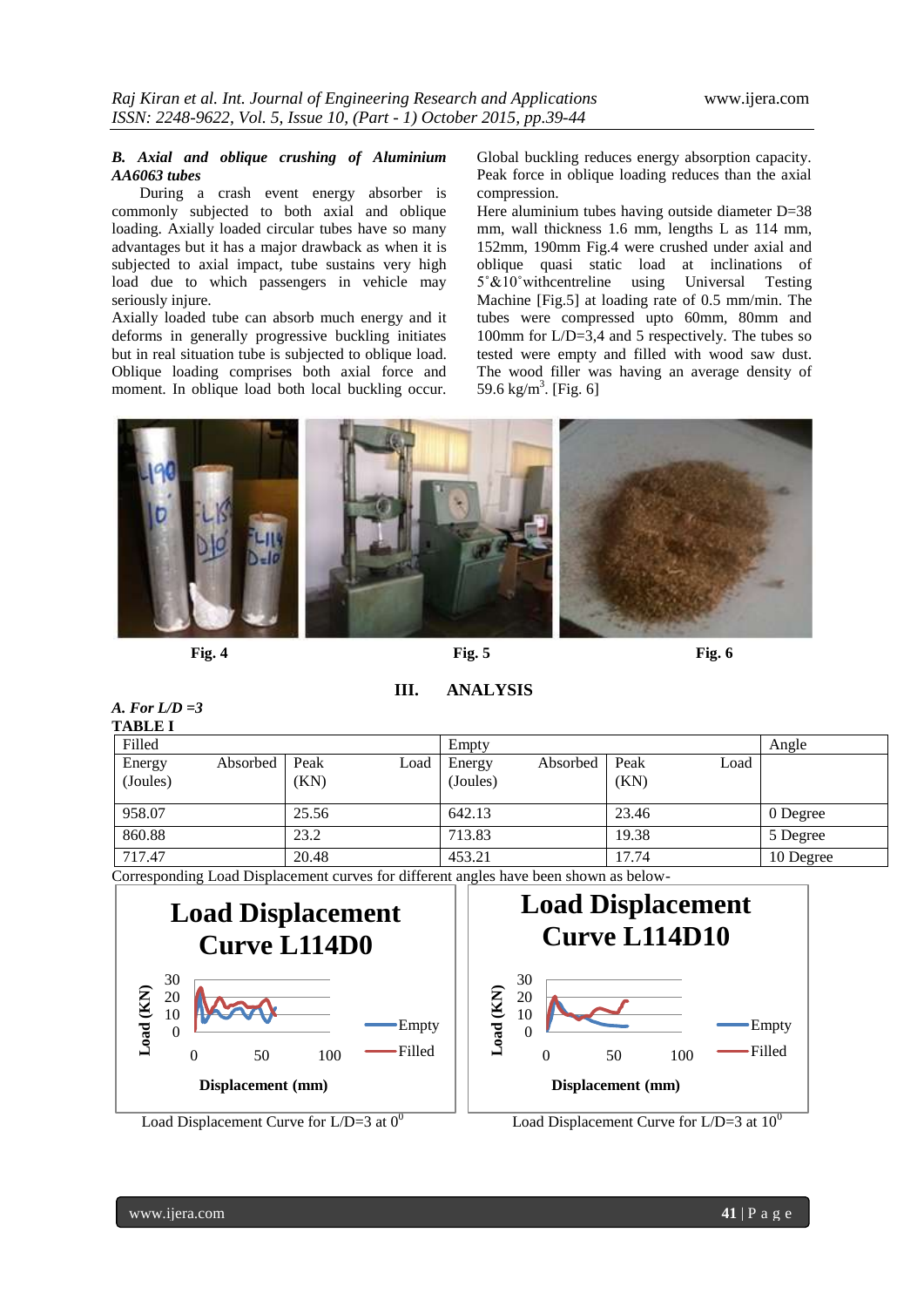

Load Displacement Curve for  $L/D=3$  at  $5^0$  Fig. 7 Fig. 7 Fig. 7 Fig. 7

- Axial compression of L/D=3 in filled and empty tubes shows mixed mode of wrinkling. One or two rings are formed on top end of tube and then diamond rings are formed as shown in Fig. 7.
- In oblique loading of 5 degree, the mode of buckling is diamond but it switched its axis of buckling as shown in Fig. 8. For filled tubes it is



the angle at which tubes can store maximum energy.

 In 10 degree oblique loading wrinkle formation started at bottom end as well as upper end of tube. But this wrinkling is not completed due to shear force effect and wrinkle at bottom end switched its axis so irregular diamond mode of buckling formed on tube as in Fig. 9.

## *B. For L/D=4*

| <b>TABLE II</b> |          |                |                 |              |          |
|-----------------|----------|----------------|-----------------|--------------|----------|
| Filled          |          |                | Empty           |              | Angle    |
|                 |          |                |                 |              |          |
| Energy          | Absorbed | Peak Load (KN) | Energy Absorbed | Peak<br>Load |          |
| (Joules)        |          |                | (KN)            | (KN)         |          |
| 1162            |          | 20.96          | 920             | 19.9         | 0 Degree |
| 1110.6          |          | 23.6           | 784.84          | 23.48        | 5 Degree |
| 1074.1          |          | 22.74          | 909.2           | 21.08        | 10Degree |
|                 |          |                |                 |              |          |

Corresponding Load Displacement curves for different angles have been shown below-







Load Displacement Curve for  $L/D=4$  at  $10^0$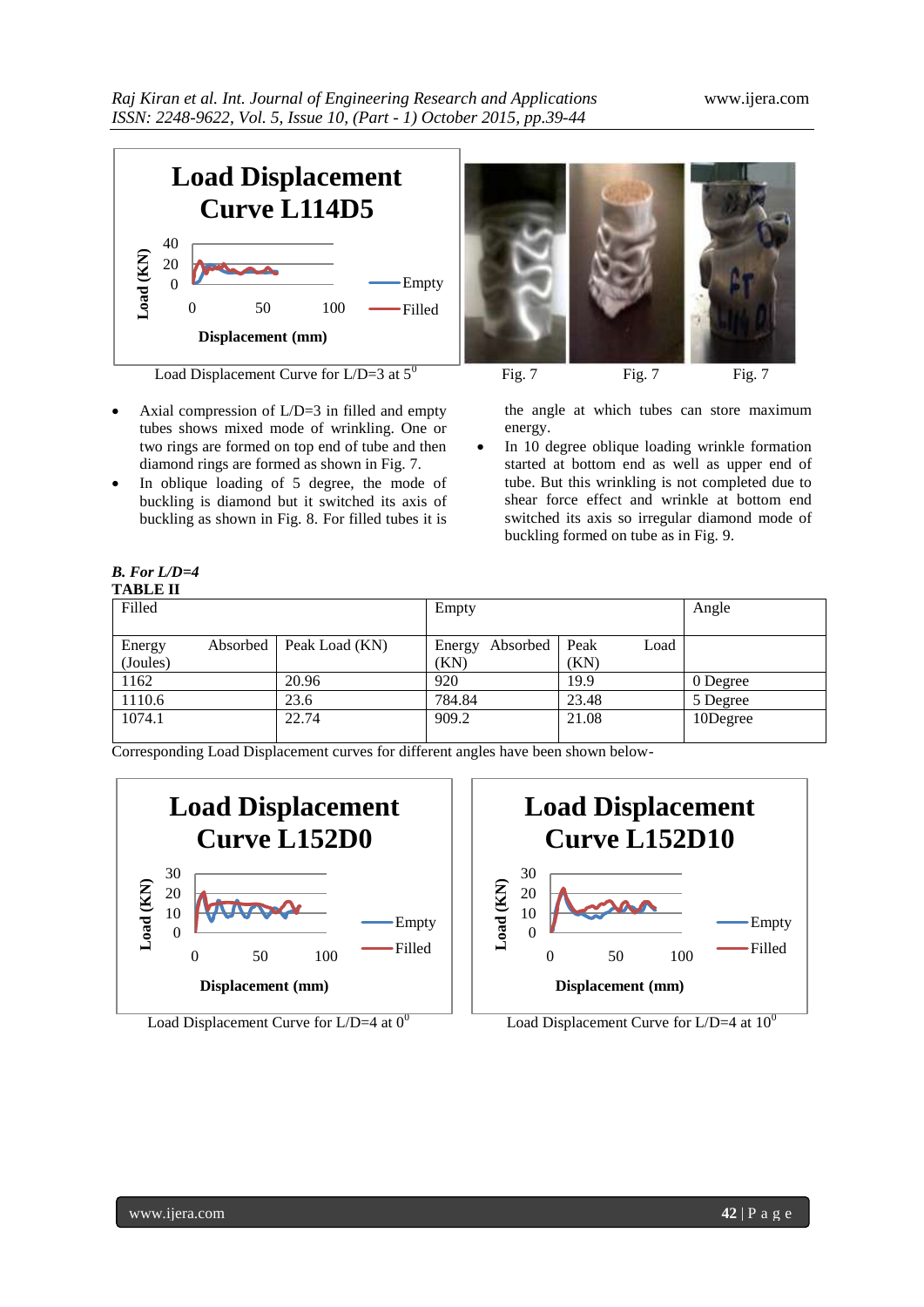

Load Displacement Curve for  $L/D=4$  at  $5^0$  Fig. 10 Fig. 10 Fig. 10

Axial compression of L/D=4 in filled and empty tubes shows diamond mode of wrinkling. Wrinkle formation starts from bottom end of the tube. Number of wrinkles per unit circumference are increased in this case as compared to that of L/D=3 as shown in Fig.10.

• In oblique loading of 5degree, wrinkle formation started from fixed (bottom) end and two irregular

diamond rings are formed at fixed end as in Fig. 11.

 In 10 degree oblique loading, irregular diamond mode of wrinkling switched its axis so wrinkle formation also changed as in Fig. 12.

| $C. For L/D=5$   |  |
|------------------|--|
| <b>TABLE III</b> |  |

| Filled                             | Empty          |                    | Angle    |                |           |
|------------------------------------|----------------|--------------------|----------|----------------|-----------|
| <b>Energy Absorbed</b><br>(Joules) | Peak Load (KN) | Energy<br>(Joules) | Absorbed | Peak Load (KN) |           |
| 1788                               | 26.56          | 1754               |          | 26.14          | 0 Degree  |
| 1103.1                             | 22.16          | 1027.2             |          | 19.68          | 5 Degree  |
| 858                                | 18.06          | 571                |          | 17.6           | 10 Degree |

Corresponding Load Displacement curves for different angles have been shown below-



Load Displacement Curve for L/D=5 at  $0^0$  Load Displacement Curve for L/D=5 at  $10^0$